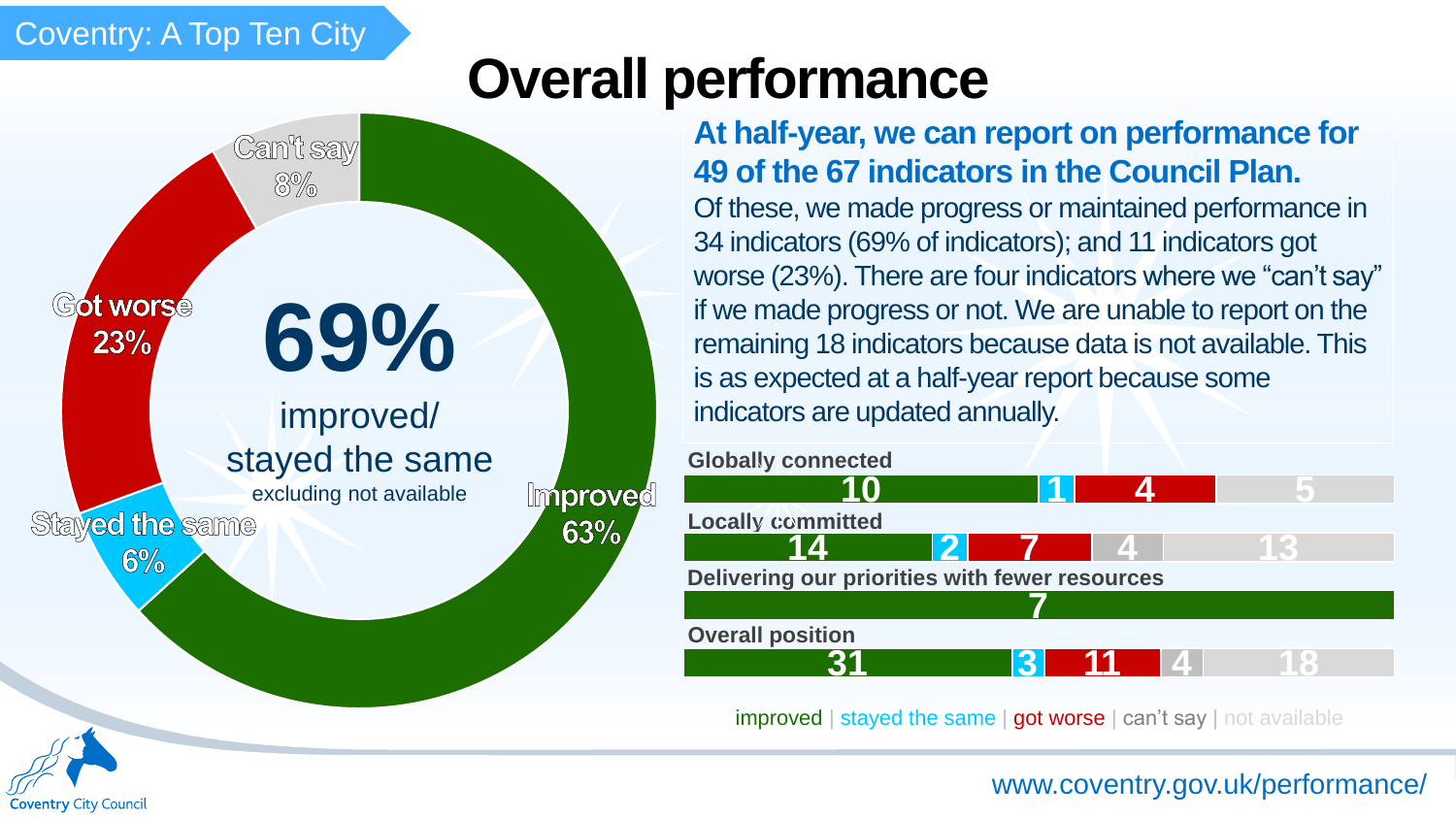#### Globally connected



**The number of active enterprises in the city is example 20 Section 20 Section 20 Section 20 Section 20 Section 20 Section 20 Section 20 Section 20 Section 20 Section 20 Section 20 Section 20 Section 20 Section 20 Section The number of active enterprises in the city is**  However, alongside this the Council is becoming more reliant on income from business rates and growth in this income does not currently match the rate of growth for enterprises; to do this requires a greater diversity of business within the city.



**There are fewer people claiming jobseekers allowance.** The gap in job seekers allowance claimant rate between the most affluent wards in the city and the most deprived has closed in recent years and is lower than similar areas.



**Coventry City Council** 

**Our Council tax base has risen, in part due to changes in Council tax support bringing us more in line with other local authorities.** Our growth in income is still lower than other areas; and our local plan outlines the strategy for additional homes to be built in the city, which will increase income through Council tax.



**City centre footfall overall has decreased, in line with national trends.** However, there has been an increase in footfall in the evenings, which is likely due to improved restaurant offering.



**The employment rate and median annual pay have increased in the city.** Recently there has been a larger than average increase in female pay but there remains a gender pay gap in the city. This is closing in line with national trends but still larger than other areas; regional trends suggest this is due to higher pay in the male-dominated automotive / engineering sectors.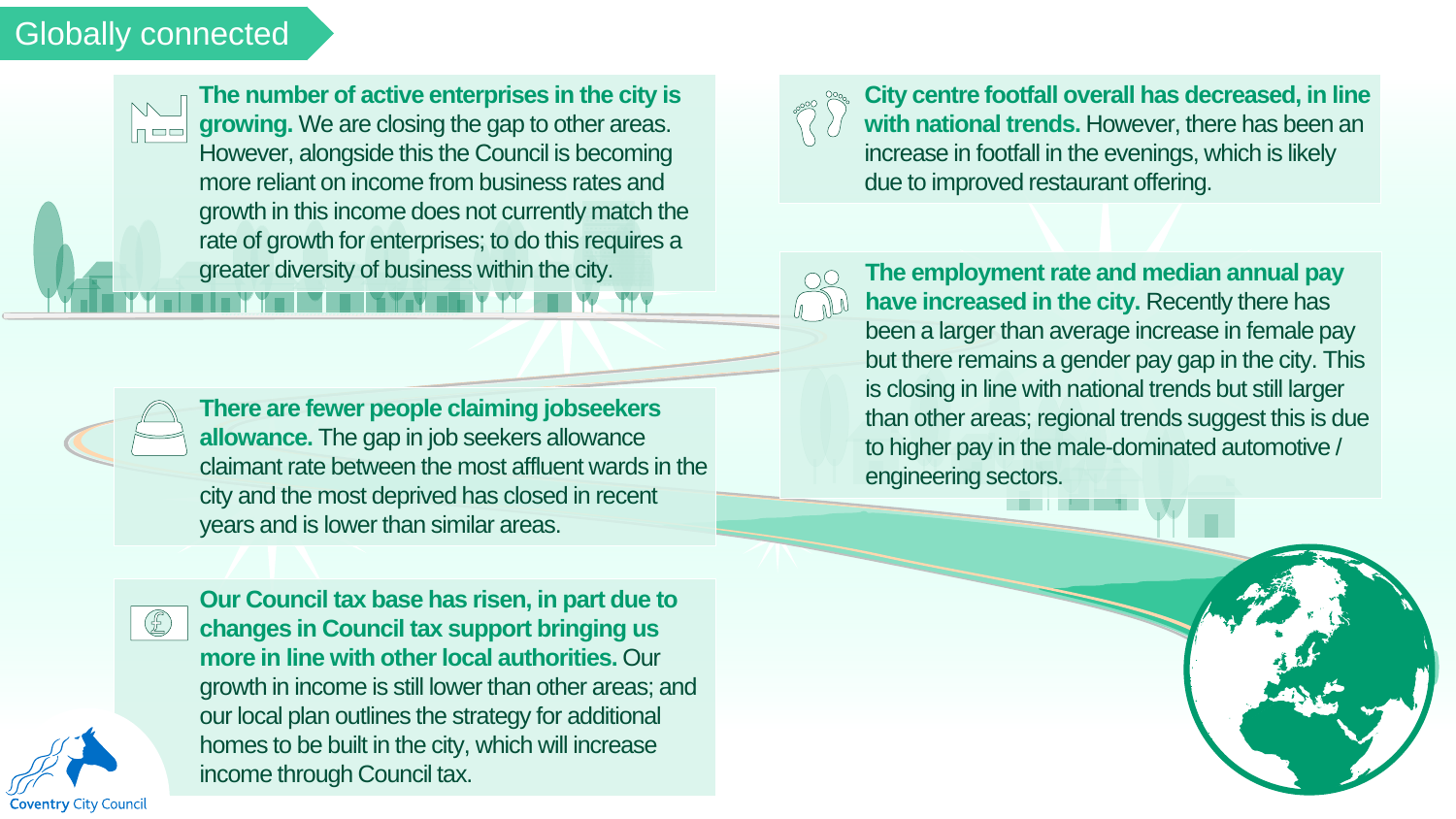### Locally committed



**Locally committed in the case**<br> **Locallands police force area.** There are now more<br> **Locally commended level**<br> **Locally commended level Crime rates have risen recently.** This is the case across the West Midlands police force area.



**The number of primary schools rated good or outstanding has risen and is above national average for the first time.** For secondary schools, we are continuing to improve but are still below similar areas and the national average.



**Repeat referrals to children's social care have shown a recent reduction.** However, there is still a long way to go to reach our targets. More looked after children have stable placements.



**More adults are using social care are receiving self-directed support.** This is now similar to national average.



**Rates of fly tipping have increased nationally and this is still a problem in the city.** The rate of household waste recycled and composted is recovering but remain below other areas.



**There are now more adults participating in recommended levels of physical activity.** It is above national average and continues to increase.



**Longer term trends suggest conceptions to girls aged under 18 have reduced.** The city continues to close the gap with the national average.



**Children achieving a good level of development at age five have improved more slowly than the national average.** However, the gap between most affluent and most deprived areas of the city has narrowed slightly.